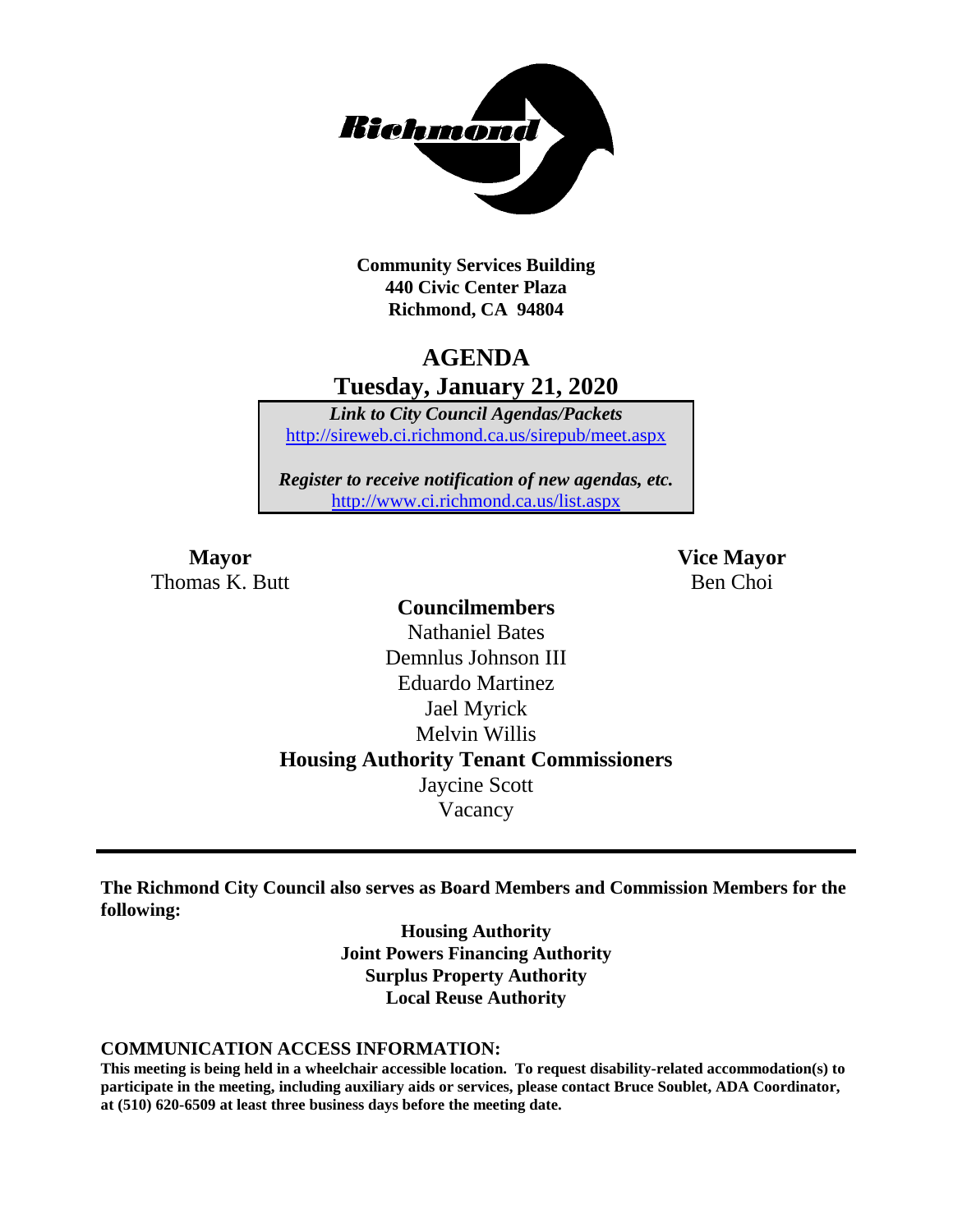# **MEETING PROCEDURES**

The City of Richmond encourages community participation at its City Council meetings and has established procedures that are intended to accommodate public input in a timely and time-sensitive way. As a courtesy to all members of the public who wish to participate in City Council meetings, please observe the following procedures:

**PUBLIC COMMENT ON AGENDA ITEMS:** Anyone who desires to address the City Council on items appearing on the agenda must complete and file a pink speaker's card with the City Clerk **prior** to the City Council's consideration of the item. Once the City Clerk has announced the item, no person shall be permitted to speak on the item other than those persons who have submitted their names to the City Clerk. Your name will be called when the item is announced for discussion. **Each speaker will be allowed up to TWO (2) MINUTES to address the City Council on NON-PUBLIC HEARING items listed on the agenda. Speakers are allowed up to THREE (3) minutes on PUBLIC HEARING items.**

**OPEN FORUM FOR PUBLIC COMMENT:** Individuals who would like to address the City Council on matters not listed on the agenda or on items remaining on the consent calendar may do so under Open Forum. All speakers must complete and file a pink speaker's card with the City Clerk **prior** to the commencement of Open Forum. The amount of time allotted to individual speakers shall be determined based on the number of persons requesting to speak during this item. **The time allocation for each speaker will be as follows:** 15 or fewer speakers, a maximum of 2 minutes; 16 to 24 speakers, a maximum of 1 and one-half minutes; and 25 or more speakers, a maximum of 1 minute.

#### **SPEAKERS ARE REQUESTED TO OCCUPY THE RESERVED SEATS IN THE FRONT ROW BEHIND THE SPEAKER'S PODIUM AS THEIR NAME IS ANNOUNCED BY THE CITY CLERK.**

**CONSENT CALENDAR:** Consent Calendar items are considered routine and will be enacted, approved or adopted by one motion unless a request for removal for discussion or explanation is received from the audience or the City Council. A member of the audience requesting to remove an item from the consent calendar that is sponsored by City staff must first complete a speaker's card and discuss the item with a City staff person who has knowledge of the subject material **prior** to filing the card with the City Clerk and **prior** to the City Council's consideration of Agenda Review. Councilmembers who request to remove an item from the consent calendar must do so during Agenda Review. An item removed from the Consent Calendar may be placed anywhere on the agenda following the City Council's agenda review.

**CONDUCT AT MEETINGS:** Richmond City Council meetings are limited public forums during which the City strives to provide an open, safe atmosphere and promote robust public debate. Members of the public, however, must comply with state law, as well as the City's laws and procedures and may not actually disrupt the orderly conduct of these meetings. The public, for example, may not shout or use amplifying devices, must submit comment cards and speak during their allotted time, may not create a physical disturbance, may not speak on matters unrelated to issues within the jurisdiction of the City Council or the agenda item at hand, and may not cause immediate threats to public safety.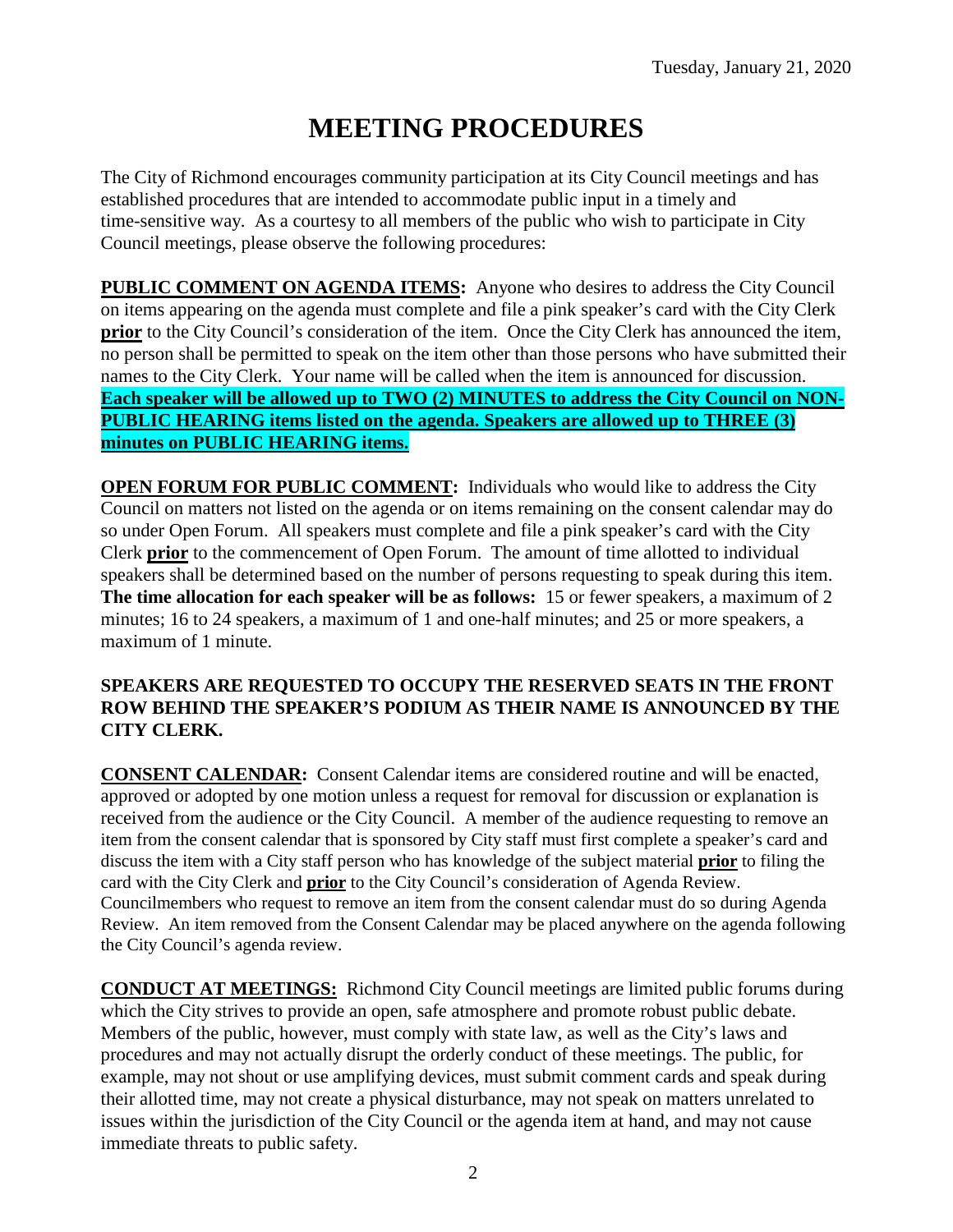**CITY HARASSMENT POLICY:** The City invites public comment and critique about its operations, including comment about the performance of its public officials and employees, at the public meetings of the City Council and boards and commissions. However, discriminatory or harassing comments about or in the presence of City employees, even comments by third parties, may create a hostile work environment, if severe or pervasive. The City prohibits harassment against an applicant, employee, or contractor on the basis of race, religious creed, color, national origin, ancestry, physical disability, medical condition, mental disability, marital status, sex (including pregnancy, childbirth, and related medical conditions), sexual orientation, gender identity, age or veteran status, or any other characteristic protected by federal, state or local law. In order to acknowledge the public's right to comment on City operations at public meetings, which could include comments that violate the City's harassment policy if such comments do not cause an actual disruption under the Council Rules and Procedures, while taking reasonable steps to protect City employees from discrimination and harassment, City Boards and Commissions shall adhere to the following procedures. If any person makes a harassing remark at a public meeting that violates the above City policy prohibiting harassment, the presiding officer of the meeting may, at the conclusion of the speaker's remarks and allotted time: (a) remind the public that the City's Policy Regarding Harassment of its Employees is contained in the written posted agenda; and (b) state that comments in violation of City policy are not condoned by the City and will play no role in City decisions. If any person makes a harassing remark at a public meeting that violates the above City policy, any City employee in the room who is offended by remarks violating the City's policy is excused from attendance at the meeting. No City employee is compelled to remain in attendance where it appears likely that speakers will make further harassing comments. If an employee leaves a City meeting for this reason, the presiding officer may send a designee to notify any offended employee who has left the meeting when those comments are likely concluded so that the employee may return to the meeting. The presiding officer may remind an employee or any council or board or commission member that he or she may leave the meeting if a remark violating the City's harassment policy is made. These procedures supplement the Council Rules and Procedures relating to disruption of orderly conduct at Council meetings.

Any law enforcement officer on duty or whose service is commanded by the presiding officer shall be Sergeant-at-Arms of the Council meetings. He/she, or they, shall carry out all orders and instructions given by the presiding officer for the purpose of maintaining order and decorum at the Council meetings (City Council Rules of Procedure and Order Section III F, RMC Section 2.12.030).

**\*\*\*\*\*\*\*\*\*\*\*\*\*\*\*\*\*\*\*\*\*\*\*\*\*\*\*\*\*\*\*\*\*\*\*\*\*\*\*\*\*\*\*\*\*\*\*\*\*\*\*\*\*\*\*\*\*\***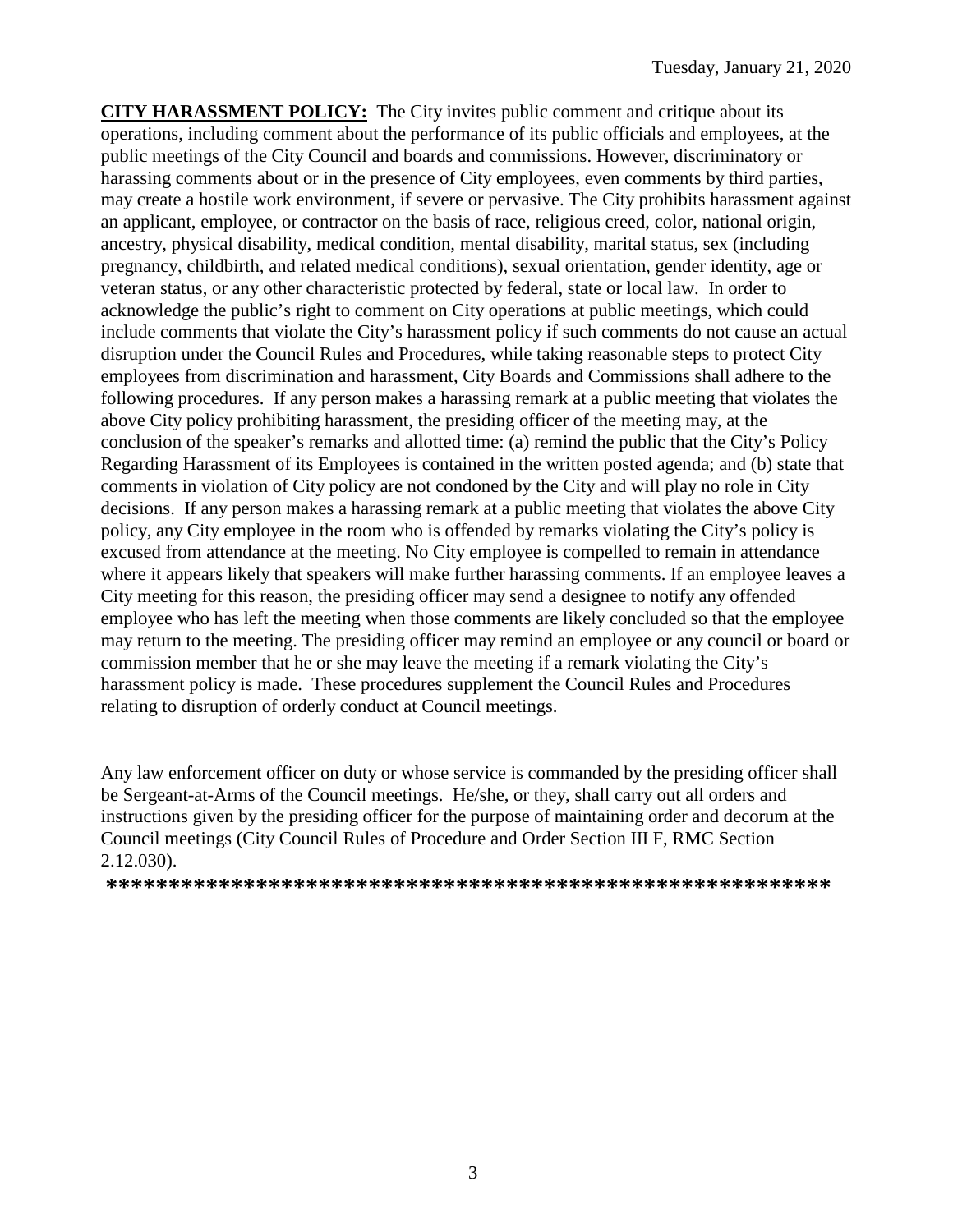## **REGULAR MEETING OF THE RICHMOND CITY COUNCIL**

6:30 p.m.

#### **A. PLEDGE TO THE FLAG**

- **B. ROLL CALL**
- **C. AGENDA REVIEW**

#### **D. REPORT FROM THE CITY MANAGER**

#### **E. OPEN FORUM FOR PUBLIC COMMENT**

#### **F. CITY COUNCIL CONSENT CALENDAR**

- **F-1.** APPROVE the Fiscal Year (FY) 2020-2021 Environmental and Community Investment Agreement (ECIA) competitive grant program, funding Category 4, the Community Services Mini-Grant Award (CSD Mini-Grant), guidelines, application, and grant award letter and agreement - Community Services Department (Ranjana Maharaj 620-6972/Johann Frazier 620-6950).
- **F-2.** PROCLAMATION declaring January 27, 2020, as International Holocaust Remembrance Day in the City of Richmond - Office of the Mayor (Mayor Tom Butt 620-6503).
- **F-3.** APPROVE the purchase of two 2020 Ford Fusion Energi sedans from Towne Ford in an aggregate amount not to exceed \$62,000 - Department of Infrastructure Maintenance and Operations (Yader Bermudez 774-6300).
- **F-4.** APPROVE payment to Municipal Maintenance Equipment for repairs to a City of Richmond patch truck in an amount not to exceed \$12,000 - Department of Infrastructure Maintenance and Operations (Yader Bermudez 774-6300).
- **F-5.** ADOPT a resolution to ACCEPT and APPROPRIATE a \$2,000,000 contribution from Chevron for the Cogeneration Project at the City's Wastewater Treatment Plant as part of Chevron's Modernization Project and mitigation measures in the approved Environmental Impact Report and conditions of approval in the Conditional Use Permit to reduce local greenhouse gas emissions - Engineering and Capital Improvement Projects Department (Yader Bermudez 774-6300).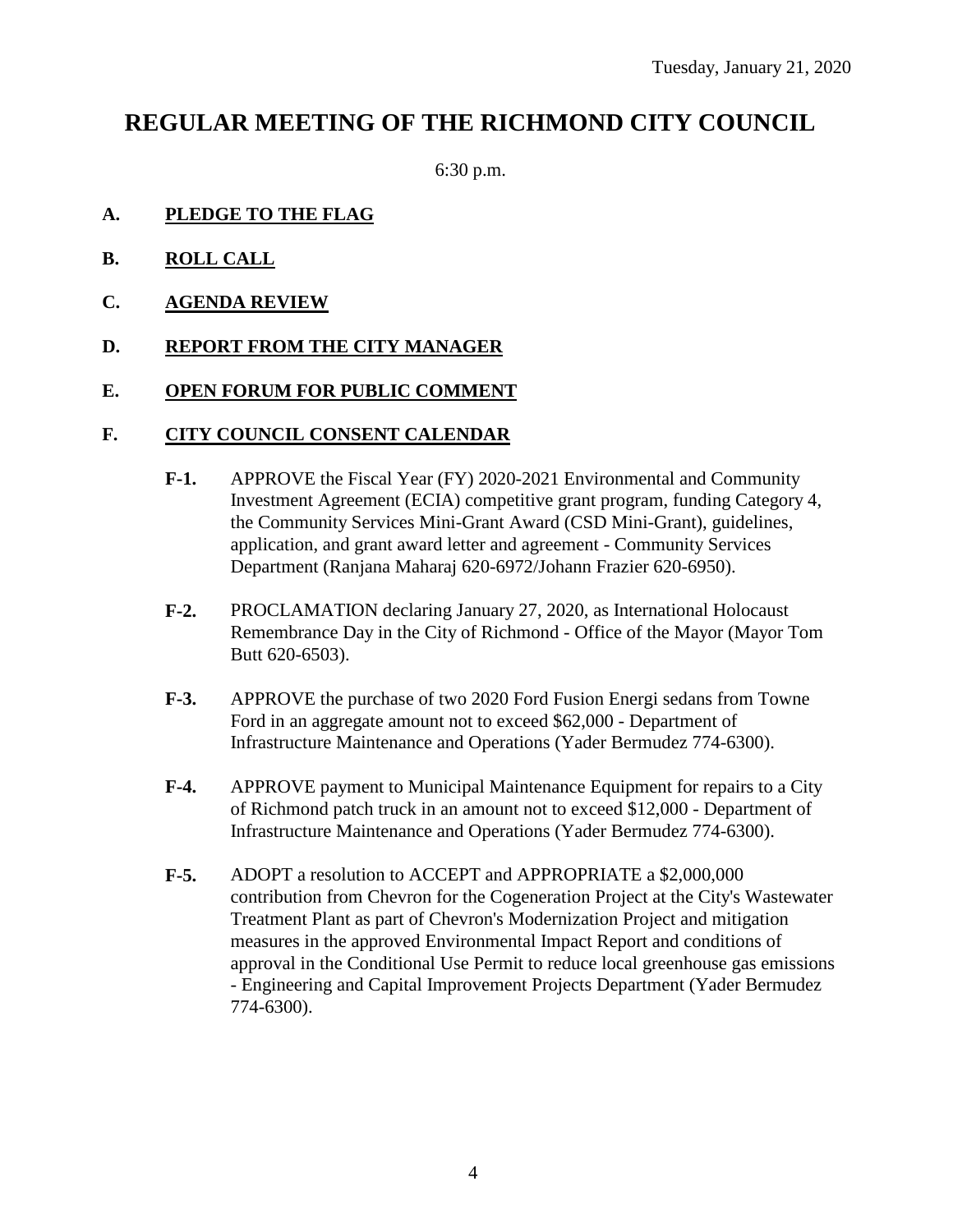- **F-6.** APPROVE a standing purchase order with LN Curtis, using the Master Price Agreement publicly solicited by National Purchasing Partners, Government Division, to purchase firefighting tools and equipment, personal protective equipment, and safety supplies in an amount not to exceed \$350,000 for a term of three years beginning January 21, 2020, through January 20, 2023, with a possible one year extension - Fire Department (Chief Adrian Sheppard 307- 8041).
- **F-7.** APPROVE a sole-source contract with Response Training Group to provide tractor drawn aerial training for fire department staff, for a total amount not to exceed \$20,000 through June 30, 2020 - Fire Department (Chief Adrian Sheppard 307-8041).
- **F-8.** ADOPT a resolution amending the City of Richmond's Position Classification Plan to add the new Communications Dispatcher III classification - Human Resources Management Department (Lisa Stephenson/Donna Newton 620- 6600). **This item was continued from the January 14, 2020, meeting.**
- **F-9.** INTRODUCE an ordinance (first reading) to establish wages, salaries and compensation for the new classification specification for Communications Dispatcher III (Salary Range No.128 \$7,090 - \$8,577/month) - Human Resources Management Department (Lisa Stephenson/Donna Newton 620-6600). **This item was continued from the January 14, 2020, meeting.**
- **F-10.** RECEIVE the monthly report on Point Molate activities for the month of October 2019 - City Manager's Office (Steven Falk/Craig Murray 620-6512).
- **F-11.** RECEIVE the monthly report on Point Molate activities for the month of November 2019 - City Manager's Office (Steven Falk/Craig Murray 620-6512).
- **F-12.** ADOPT by resolution the Demonstration Partnerships Policy as set forth in Exhibit A; and AUTHORIZE the city manager to enter into Demonstration Partnerships agreements when not otherwise subject to any City Code restrictions, if the agreements meet specified criteria of the Demonstration Partnerships Policy; and DIRECT the city manager to lead implementation of the Demonstration Partnership Policy; as specified therein - City Manager's Office (Steven Falk/Denée Evans 620-6512). **This item was continued from the January 14, 2020, meeting.**
- **F-13.** ADOPT an ordinance (second reading): (1) adding Article 15.04.615 to the Richmond Municipal Code ("RMC") to prohibit new land uses and phase out existing land uses related to the storage and handling of coal and petroleum coke, and (2) making conforming amendments to the Richmond Municipal Code ("RMC") to ensure that it is internally consistent - Planning and Building Services Department (Lina Velasco 620-6706).